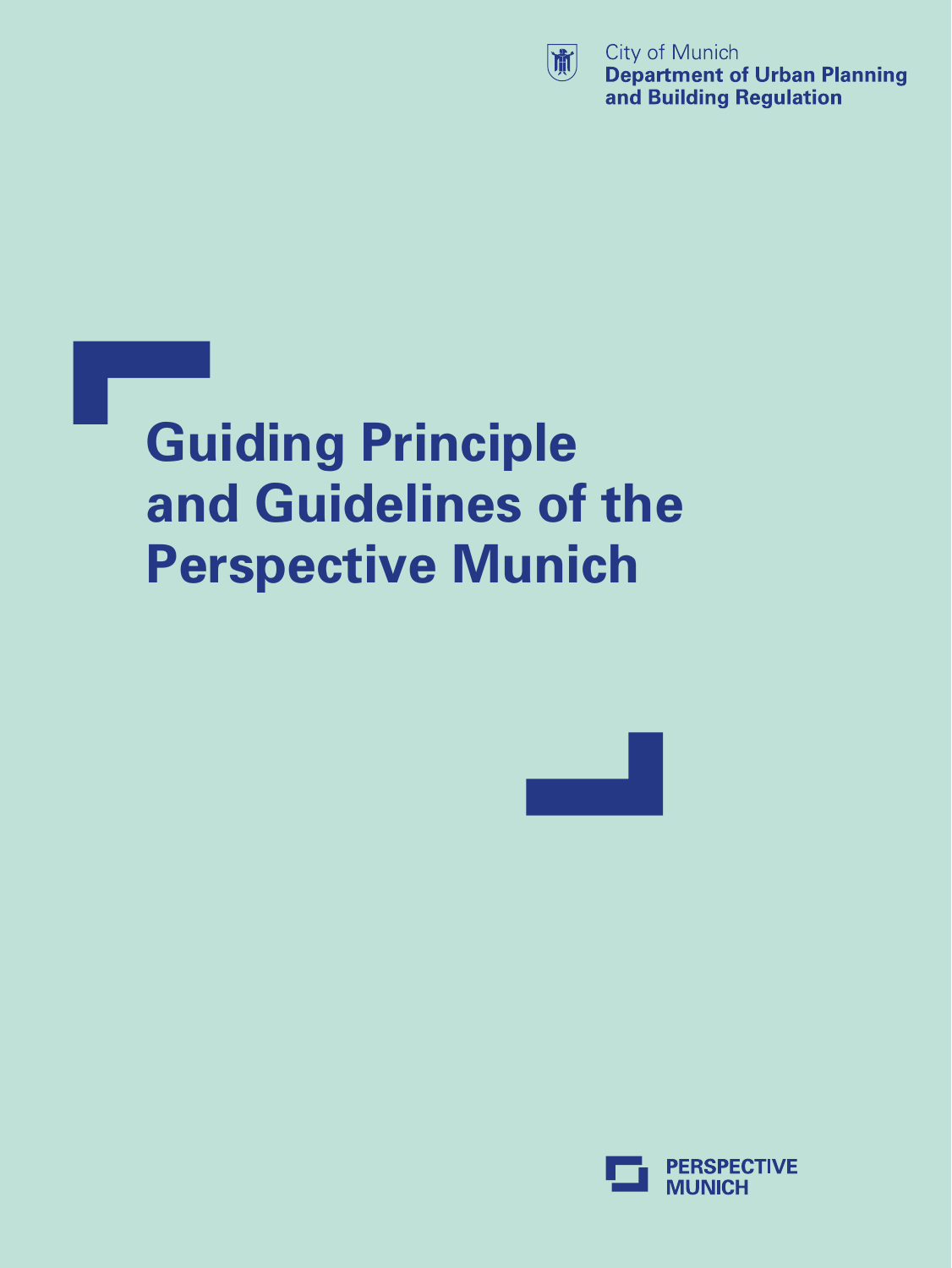Perspective Munich is the strate gic city development concept of the Bavarian state capital. It has continuously been updated since 1998 and forms with its guiding principle, its guidelines, projects and action areas the orientation framework for Munich's future development. The Urban Development Report now appears in the form of a magazine for the first time. This supplement is inserted for all those looking for more detailed information.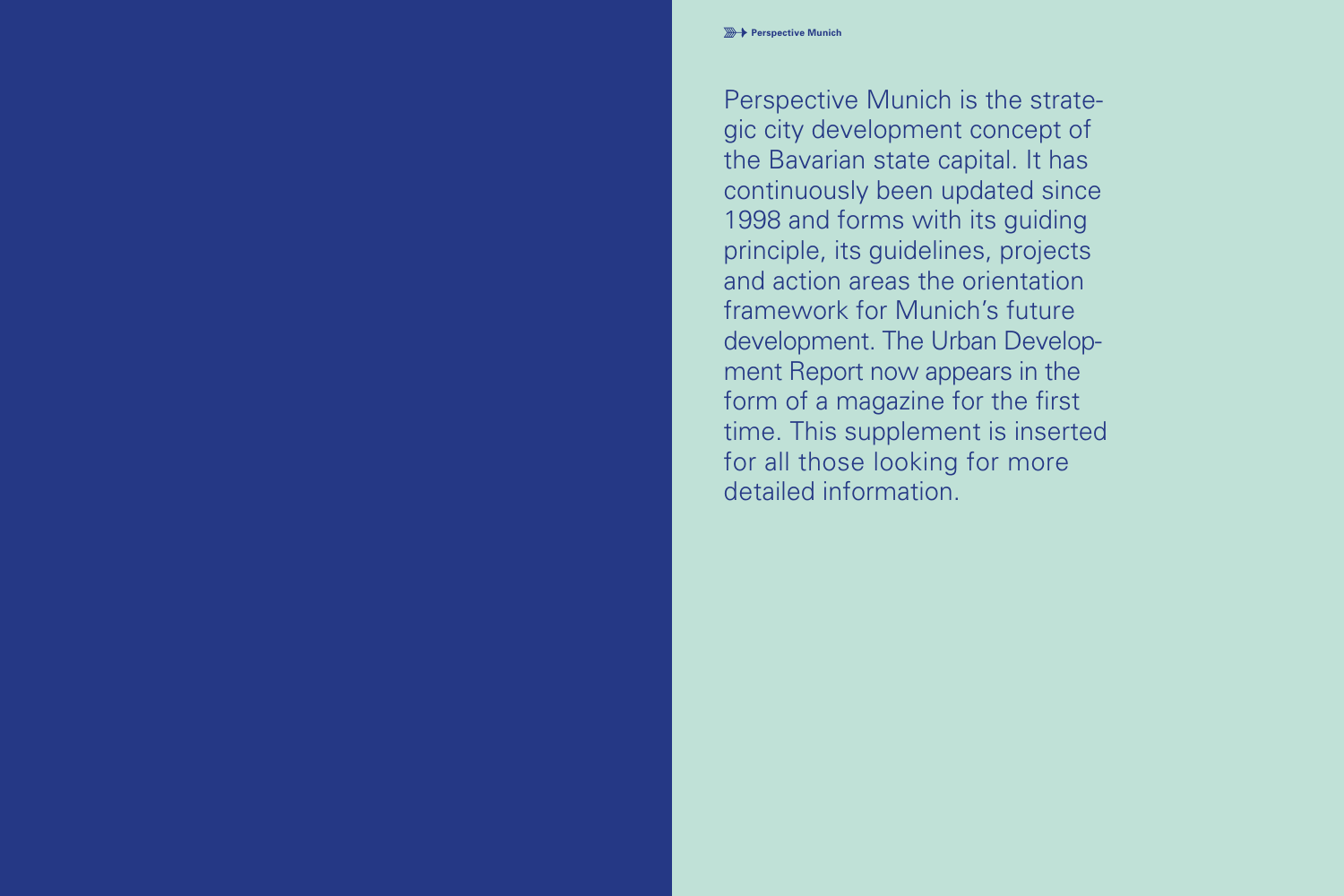#### **The overall system of Perspective Munich**

As a long-term obligatory orientation or target framework for urban policy, the urban development guidelines form the core of the Perspective Munich. The overall system of the Perspective Munich is composed by the interaction of guiding principle, strategic and thematic guidelines, lead projects and action areas.

The latest updates of the Perspective Munich aim at establishing a new strategic level with the guiding principle and the strategic guidelines that are to supplement the existing subject-specific thematic guidelines by additional superordinate and control-relevant guidelines. They integrate and bundle the central statements and goals regarding Munich's urban development policy. The existing 16 thematic guidelines continue to function as subject-specific target frameworks for the crucial topical areas in urban development.

#### **The new guiding principle of urban development**

The designation "City in Balance" ties in with Munich's long-standing principle of "reconciliation", which successfully contributed to the stability of urban development and many subject-specific policies in Munich. This concept of balance must not be understood statically, however. The dynamics of modern urban cultures in particular require that the core statements of the guiding principle should be weighted and put in relation to each other again and again, in the sense of a "flowing balance". A sustainable dynamic balance between the attractiveness of the city, the variety of urban life and the desire for social reconciliation must here be found – always within bounds of the ecosystem and considering global responsibility. Within these complex relationships the challenges of socio-demographic change, of integration, economic prosperity, globalisation and urban quality must be calibrated anew time and again.

#### **Munich – City in Balance**

Munich as a city stands in a double-bind relationship, between outward orientation and internal effect, between the variety of urban life and the desire for reconciliation. Within this coordinate system of urban development policies, the city expresses its identity with the following eight core statements:

#### **Individual evolvement and living environment**

Munich strives to create an environment worth living in, guaranteeing every individual's personal evolvement. The city supports its inhabitants in their autonomy to act, allowing them to exploit their potentials and seize opportunities.

#### **Limits of growth and global responsibility**

In structuring the living conditions of its citizens, Munich takes into account the global ecological system and accepts responsibility for maintaining the natural fundamentals of life.

#### **Centre of a strong and attractive region**

Munich is the heart of a strong and attractive region. The city responsibly uses its means to develop partnerships with regional administrative bodies, both in the closer vicinity as well as in the region and the metropolitan area.

# **Guiding Principle and Strategic Guidelines**

**The overall system of Perspective** 

**The new Guiding** 

**Munich**

 $\overline{\mathbb{R}}$ 

**Principle**

 $\mathbb{R}$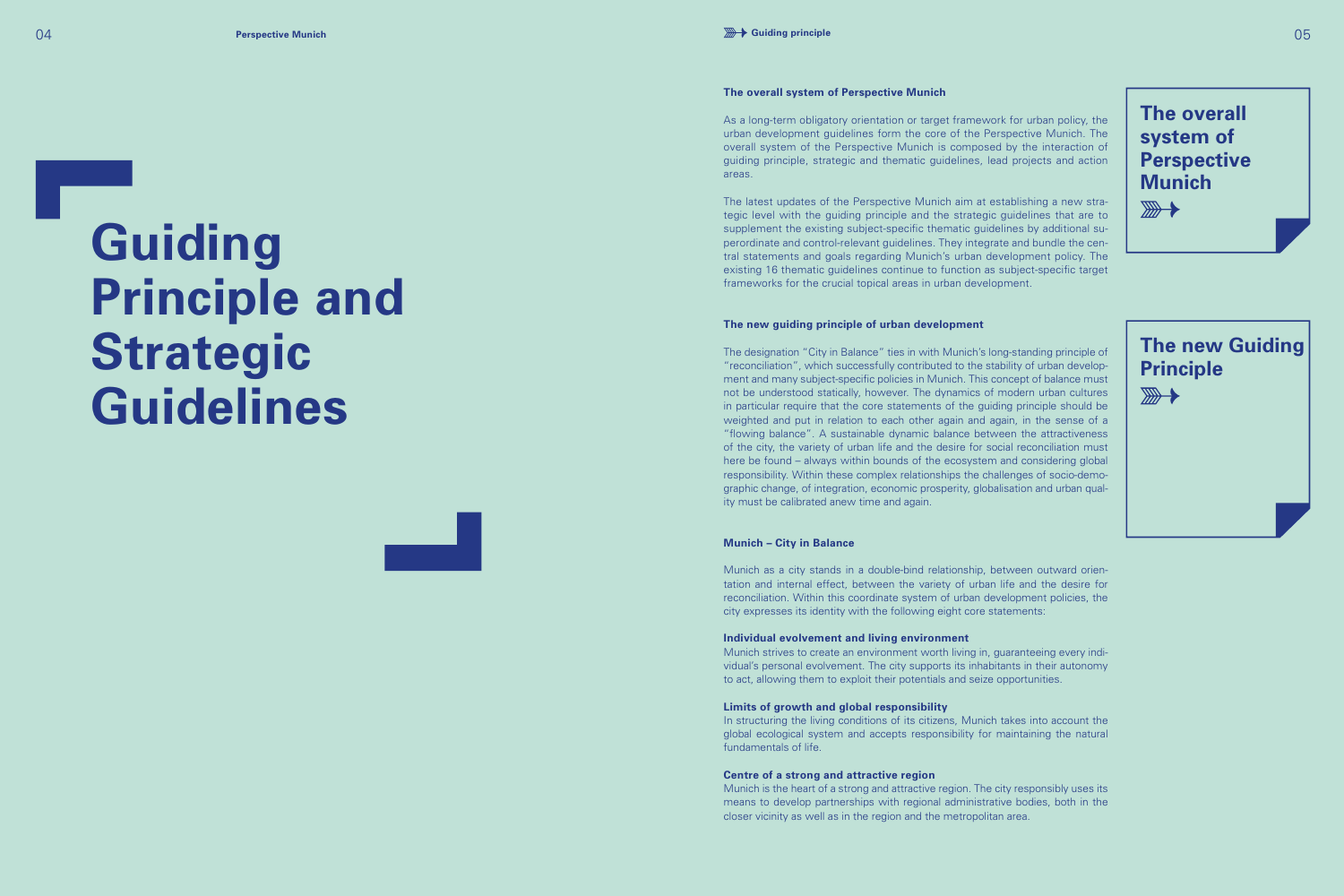#### **Exchange and solidarity**

Munich provides contributions to managing global challenges in solidarity and in this context seeks to set up cooperation and exchange projects with cities and regions, both at a national and an international level.

#### **Variety, creativity and innovative strength**

Munich values its social, economic, cultural and local variety. This contributes substantially to the quality, atmosphere and creativity of the city and secures the long-term basis of its innovative strength and developmental dynamism.

#### **Integrational strength and reconciliation**

Munich ensures the integration strength needed to act against existing or increasing inequalities. It stands for reconciling the various and often contradictory interests of its citizens in the sense of a future-oriented development of the city as a whole.

#### **Openness, adaptability and spirit**

Munich deals with its history and preserves its tradition. The city is both open to learning from others and has the spirit to accept new challenges.

#### **Identification, commitment and equal rights**

Munich is supported by the identification of its inhabitants with their neighbourhoods, their districts and the city itself. Munich ensures that all of its citizens have the possibility to participate on an equal footing in the development of the city and encourages citizen commitment.

#### **Foresight and Cooperative Management** $\mathbb{R}$

#### **1. Foresight and Cooperative Management**

**The city of Munich maintains an integral way of viewing things as well as an understanding of development and planning based on dialogue and cooperation that focuses on the various needs of its citizens. With the Perspective Munich the city contributes to implementing the goals of the "Leipzig Charter for a Sustainable European City" (2007) and supports the integrated urban development in Europe. The city of Munich ensures controllability of urban development in the future and relies on its long-term capacity to act. In open cooperation with the surrounding area and as a partner in the metropolitan region, Munich reinforces controllability beyond its administrative city boundaries.** 

#### **Uncertainties and early recognition**

Munich learns dealing with increasing uncertainties due to global dependence, technological developments and social processes. The city of Munich detects changes systematically and early, along with any potentially positive or negative effects on urban development, in order to recognise new potentials and challenges.

#### **Global responsibility and climate protection**

Munich makes its own contribution to the solution of global challenges. The city takes its orientation from the sustainability of the global ecosystem, the requirements of a comprehensive climate protection concept and from the fair distribution of resources, as well from local ecological meanings and responsibilities. In these activities, Munich considers the basic needs and growth potentials of the people in other regions worldwide and, with regard to an urban development focused on equality and integration, aims at an international pioneering role.

#### **Cooperation in local development**

By its cooperation in local development, Munich makes an effective contribution to sustainable development and to a fairer world. The aim of the city is to co-operate with other internationally active municipalities by staunching the worldwide flow of refugees through improved local living conditions.

#### **National and international exertion of influence and cooperation**

Munich exerts its influence in the Free State of Bavaria, the Federal Republic and the European Union when organising those frame conditions that are relevant for sustainable urban development. In this respect, Munich represents the interests of the entire region. The city seeks solidarity with national and international local associations and contributes to the future viability of these cities worldwide via an exchange of experiences.

#### **Regional cooperation**

Munich understands itself as an integral part of the region. The city of Munich enhances its open cooperation based on partnership with the cities and municipalities of the surrounding and the metropolitan area in favour of an overall regional view. This contributes to gradually strengthening a culture of cooperation and communication in the region. Munich understands itself as a driving force in this process and cooperates with partners on an equal footing.

#### **Financial and economic framework**

By acting responsibly, Munich secures its long-term financial and economic scope of activity in its urban development policy. The city is committed to a financial reform that makes work easier and shows the real cost of utilising resources. It supports innovative approaches to a viable way of business and life, for example by strategic employment of gender budgeting, and gives a good example in local procurements.

#### **Variety and equal opportunities**

Munich recognises and considers the various ways of life, needs and abilities of its citizens. The city relies on gender mainstreaming, inclusion, intercultural orientation and openness as well as active support of anti-discrimination and anti-racism.

#### **Gender Mainstreaming**

Equality between women and men is an express goal of the city of Munich, and its implementation a cross-sectional task of all agencies and staff of the city administration. Each urban development policy unfolds its effects over time and space. They are to be implemented in the context of needs-based planning and in view of the expected effects of demographic change on the variety of social roles and life patterns in appropriate projects and measures. This includes that girls and boys, women and men are considered in their different life situations and take part in planning processes and decisions on a basis of equality.

#### Inclusion

Inclusion ensures that each individual with or without handicap from the start has the possibility to participate in all domains of society without restrictions. In order to accelerate the process of inclusion, the UN Convention on the Rights of Persons with Disabilities is being implemented. The goal is an inclusive community.

#### Intercultural orientation and openness

The intercultural integration concept embodies intercultural orientation and openness as a strategy of local integration politics. Further obligatory key points of the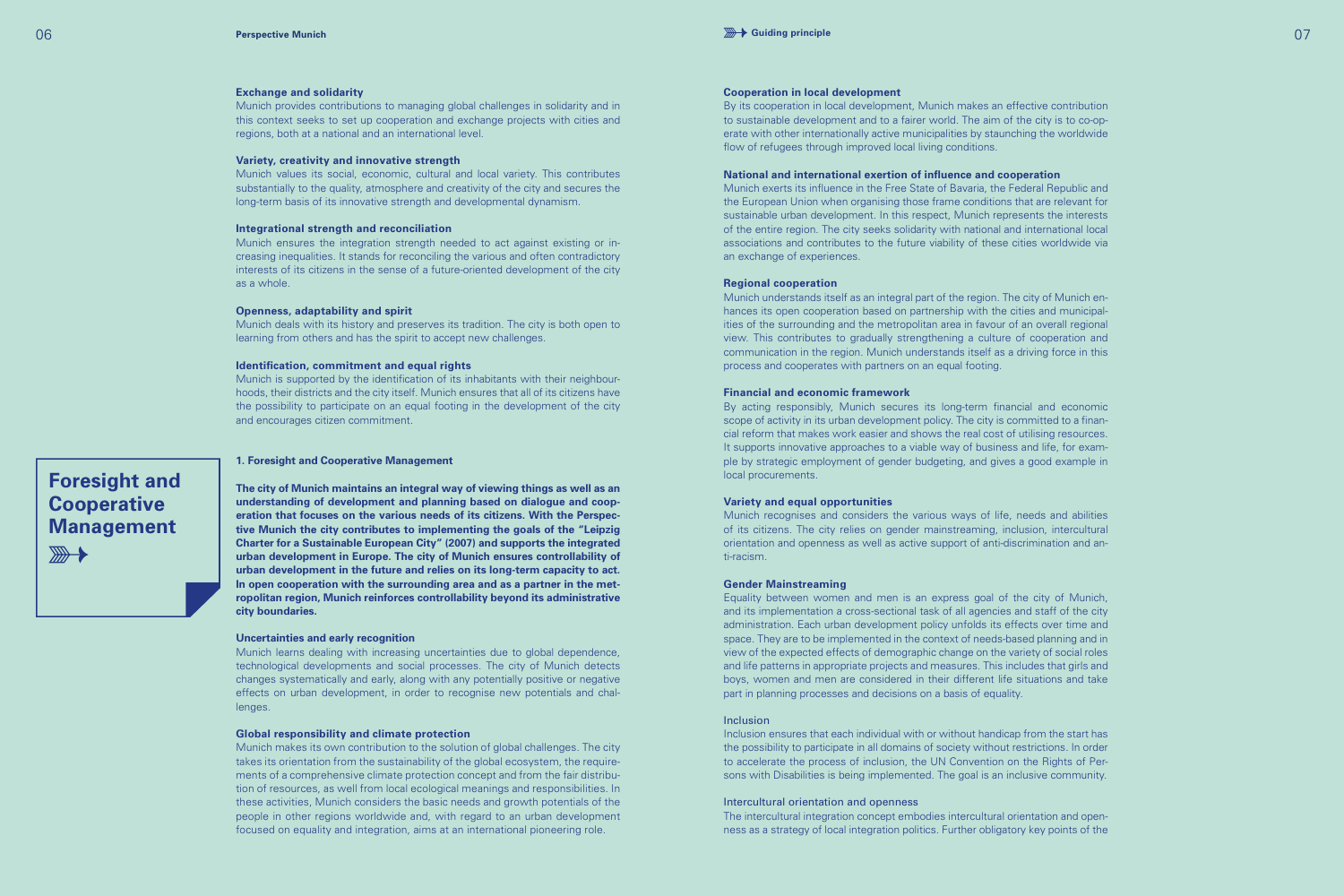integration concept are the vision of equality in social participation, the definition of integration, and the eleven principles of the integration policy of the state capital of Munich.

#### **Participation and cooperation**

Munich engages in an intensive and open dialogue with all people concerned by and involved in urban development and organisation. Local expertise and constructive commitment are being mobilised and employed. Cooperation on a partnership basis takes place at all political levels and especially with the parties involved locally: with private and public enterprises, social services, initiatives, associations and citizens. The city enables and encourages obligatory cooperation and joint decision-making at all levels and for all groups, particularly also for young people. It further develops existing methods and structures and ensures furthermore transparent administrative action.

#### **Learning administration**

Munich supports its administration as a learning system and improves the staff's reactivity and flexibility. The city relies on the qualifications and potentials of its staff, continually submits the organisation and processes of the administration to examination and is ready to make any necessary adjustments. The city administration remains an attractive employer.

#### **Inter-departmental cooperation**

Munich's administration co-operates across sectors and departments and includes non-urban services. Munich develops appropriate structures, committees and methods for an integrated urban development policy. It supports these in cross-departmental projects, especially in the local boroughs. The administrative structures of the city of Munich are arranged such as to correspond with the principle of subsidiarity and to live up to the complexity of the tasks at the respective local, regional and international levels.

#### **Handling conflicts of interests**

Munich's administration engages in a culture where emerging conflicts of interest are presented transparently, regularly and in a cross-sector perspective. Munich is prized for its application of co-operative and creative solution strategies in cases of conflicts of interest.

**Open Atmosphere and Attractive Appearance**  $\mathbb{R}$ 

#### **2. Open Atmosphere and Attractive Appearance**

**Munich engages in an intensive and open exchange with cities and city regions in Germany, Europe and worldwide. The city possesses a well-defined presence, both at national and international level. Munich continues to develop its high attractiveness as a lovable and safe place to live in, a competitive enterprise location, and an efficient site in terms of knowledge, culture, creativity and innovation. Munich pays attention to the long-term viability of its economic development, secures the bases of its high quality of life for the well-being of all it citizens and takes measures against negative short- and long-term growth effects.** 

#### **Openness and exchange**

Munich is marked by a spirit of openness, mutual exchange and solidarity. In dialogue with national and international partners Munich engages in the future-oriented development of cities and city regions in Germany and worldwide. The city of Munich is valued for passing on experiences and learning from good examples.

#### **Appeal and sustainability**

Munich provides for a safe as well as economically, socially and culturally attractive environment, which supports the further development of companies in this location and remains attractive for new and innovative establishments. By offering a high quality, future-oriented infrastructure, Munich secures its place as an internationally competitive business location and banks on a broadly diversified economic structure. The long-term ecological and social viability of economic development here defines the limits of further growth.

#### **Quality of life and development**

Munich protects its high attractiveness as a residential location, living area and cultural city for all types of citizens. The city minimises the negative and strengthens the positive side effects resulting from the growth of the city. Thus it secures long-term for its inhabitant the bases of a high quality of life. It offers spheres of activity that allow newcomers to develop in line with their abilities and potentials and to contribute to the enrichment of the city. The recognised high safety level as an important component of the quality of life is to be maintained in the future, together with all people and institutions involved within and outside of the city administration.

#### **City of culture, knowledge, creativity and innovation**

Munich offers latitude for artistic creativity and promotes a variegated cultural landscape. It strengthens actively the exchange between culture and creative economy and thus boosts their innovative strengths. Munich improves its knowledge base in education and research and creates the necessary latitude for the development of creative forces and for the stabilisation of innovative potentials. The city uses the chances resulting from changes in the economic structure towards knowledge-intensive and creative activities, and banks thus purposefully on the potentials of all able women and men.

#### **Attractiveness and attention**

By broad, variegated and innovative cultural offers, as well as sports events, trend-setting architecture and innovative urban development projects Munich boosts its attractiveness. At the same time, Munich maintains traditions and historically grown structures that give the city its distinctive feature and charm. This results in both regional and highly international presence and attention.

#### **3. Caring and Committed Urban Society**

**Munich recognises the potential of a growing and more variegated urban society. The city encourages mutual responsibility and unity within society and promotes equality of opportunity and participation options for all of its citizens. It actively counteracts any polarisation tendencies at all levels of society and champions social justice.** 

#### **Social reconciliation**

Munich continues its politics of social reconciliation. The city supports a responsible communal atmosphere and a society in which social and cultural mobility continues to be possible, and where disadvantaged groups are being supported and furthered in line with their specific potentials and situations in life. It actively works against any exclusion of these groups.

#### **Educational landscape**

Education is understood as a comprehensive process, including cultural educa-

**Caring and Committed Urban Society** $\overline{\mathbb{R}}$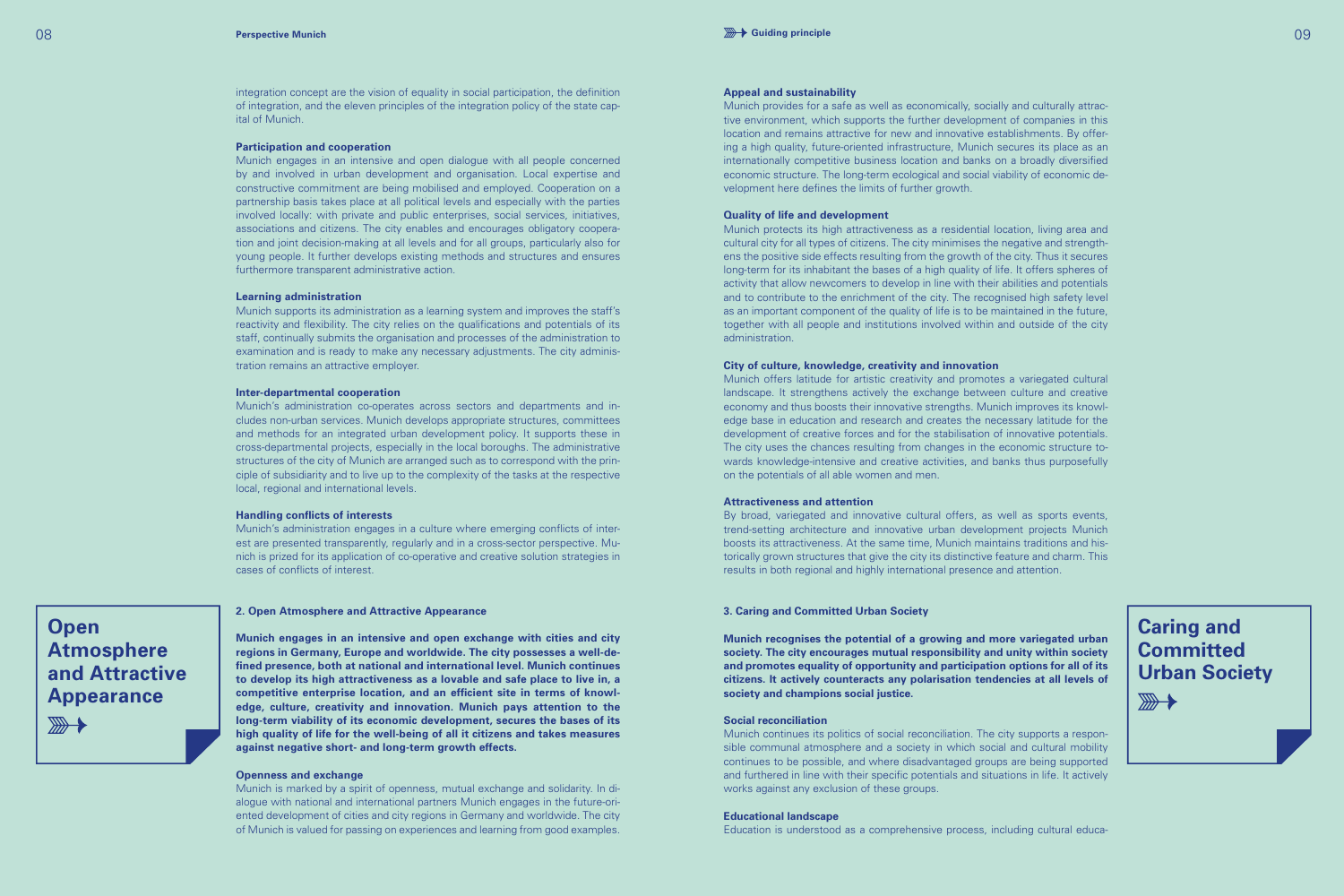tion, education for sustainable development and the way to get there, further training and lifelong learning. Munich develops a fair and flexible educational landscape, striving for dovetailing the activities of the different participants in the spirit of a responsible community, and adjusts existing deficits. This enables the personal development of each individual as well as economic innovative strength and contributes to social integration.

#### **Enabling and individual evolvement**

Munich promotes the action autonomy of its citizens. The city supports them in strengthening their social and cultural capabilities and in making work and family life compatible. It provides for creating and upholding opportunities for individual development and initiatives as well as for cultural participation and creative work. The city enables its citizens to bring their interests to the fore in a responsible and self-determined way and thus contribute to the atmosphere of the city.

#### **Communal commitment**

Munich promotes and recognises communal commitment. As a fertile soil for active participation in urban development, Munich strengthens the identification and involvement of its citizens with the city and its topics as well as its rootedness in the individual districts of city. The city maintains an open attitude with regard to the cooperation of citizens in dealing with topics of urban development.

#### **Healthy city**

**High Quality and Characteristic Urban Spaces**

 $\overline{\mathbb{R}}$ 

Munich protects and promotes health and well-being of the urban population by combining individual and local responsibility. Together with other participants in health care, Munich strives for a needs-based health care system for its citizens, where individual access to health care services is ensured for each person and the requirements of specific target groups are made allowance for.

#### **Participation and equal opportunities**

Munich promotes participation, equal opportunities and anti-discrimination action for all people living in Munich, independent of their age, sex, cultural or social origin, handicap, sexual identity, world view or religion.

#### **4. High Quality and Characteristic Urban Spaces**

**Munich offers its inhabitants needs-based qualities and infrastructures in various facets that can be experienced in their living environment. The city maintains its urban traditions, which are located somewhere between the priorities of continuous quality and daring innovation. In its spatial development, the city follows the principle of "compact, urban, green". The existing qualities of variety and interpenetration are developed further. For that, Munich uses its scarce land reserves and the public area creatively and responsibly, i.e., mindful of the quality of life and reconciliation of interests. In its structural development the city attaches importance to balanced interaction between formative qualities and variegated, flexible use of potentials, urban density and urban retreat areas, an efficient infrastructure and ecological operability. The individual parts of the city maintain and accentuate their characteristic profiles as residential or work locations for their specific blend of population.** 

#### **Utilisation variety and blend**

Munich secures and increases today's utilisation variety and blend in the city and in its individual quarters and thus allows satisfying most diverse user needs. The city pays attention to flexible utilisation possibilities and to the adaptability of structural and spatial structures.

#### **City centre and functional quarters**

Munich strengthens its attractive city centre. At the same time, it develops its network structure of multiple centres in diverse viable quarters with different profiles, offers and qualities. The city provides room for the most diverse forms of life and work as well as for people from different income brackets.

#### **Housing and a blend of social contexts**

Munich strives for a balanced housing market pursuing the principle of a blend of social contexts in a socially integrated city. Under consideration of the increasingly differentiated demand, the city creates the preconditions required by planning and building laws for a qualitatively and quantitatively adequate housing supply.

#### **Residential and work environment**

With attractive parks and public areas, Munich creates a residential and work environment worth living in for all of its inhabitants, culturally attractive, safe, barrier-free and beneficial for their health. The city ensures that air and noise pollution are kept to a minimum. It secures the citizen-oriented supply of health care, social services, sports, educational and cultural facilities in near proximity and promotes the provision of facilities for goods and services of daily need in all neighbourhoods.

#### **Qualities concerning city construction**

In all parts of the city, Munich attaches importance to high quality in urban construction and free spaces. These qualities are based on historic forms, uses and scales, and are being further developed with new and courageous impulses. By competitive procedures and a pronounced public discourse a quality level above average is ensured, also including consideration of the requirements of climate protection. Special attention is paid to designing the outskirts. They are enhanced by promoting urban structures and high-quality city planning as well as by increasing the attractiveness of the landscape. The outskirts are boosted as recreational regions within walking distance and reachable by bicycle.

#### **Public areas and parks**

Munich maintains and strengthens its public areas in their diverse functional and aesthetic qualities. Attractively arranged and inviting parks, squares and street areas strengthen neighbourhood identification. They permit flexible utilisation for diverse needs and offer room for lingering, exercising, recovery or meeting people, and they open opportunities for participation and creation. The city administration contributes in cooperation with others involved in resolving any conflicts between users.

#### **Qualified internal development**

Munich creates sufficient possibilities for long-term housing development and gives priority focus to high-quality internal development. This ensures an attractive offer of free spaces even under increasing urban density, a healthy blend of residential and work environments as well as cultural and leisure facilities for the population. The city undertakes a very careful and comprehensive consideration of all arguments in deciding on housing development, observing the grown urban structures and identities, the viability of infrastructures and the need for sufficient parks and free areas.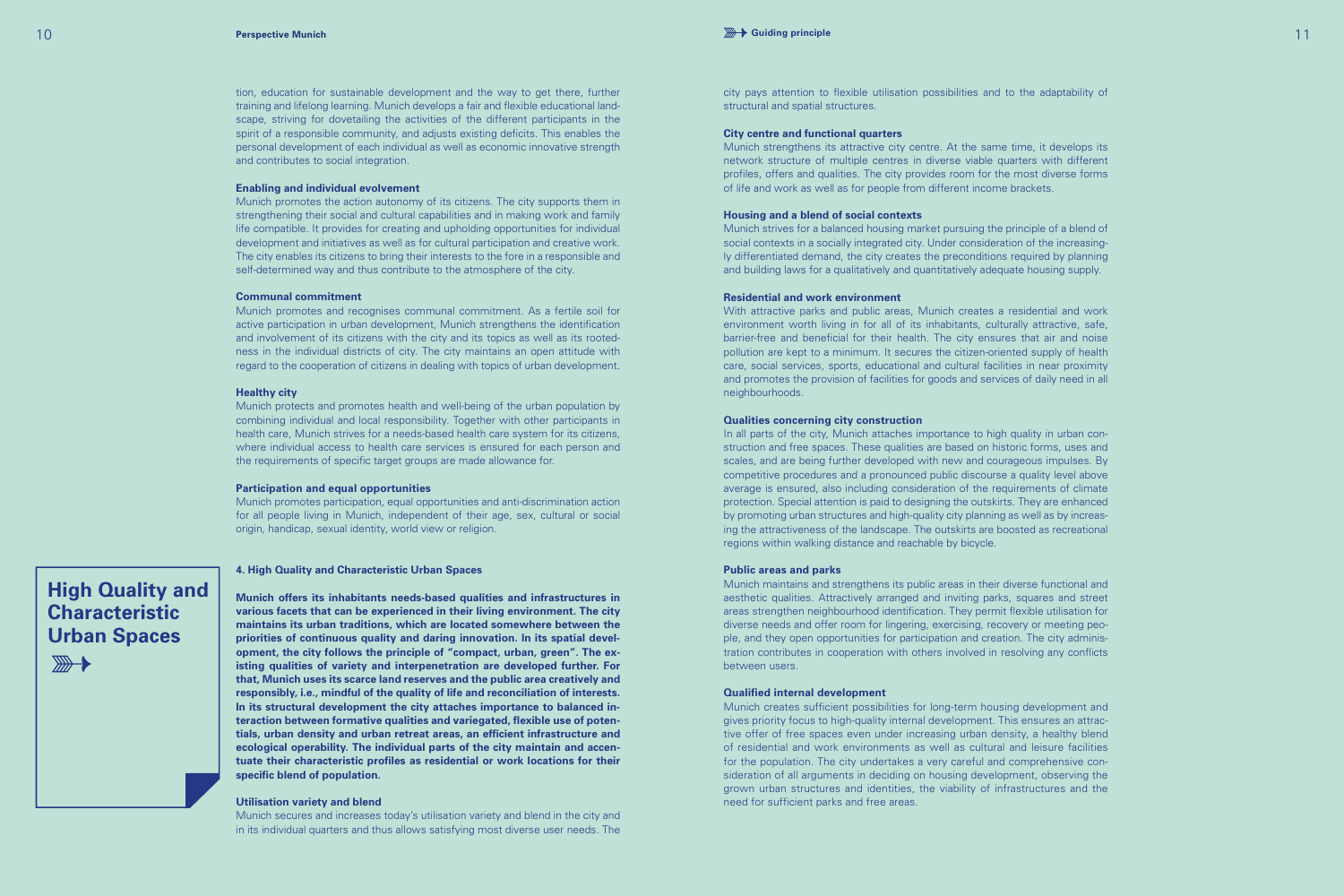#### **City and climate-compatible mobility**

Munich promotes a city and climate-compatible mobility for the city and the entire region. It considers the mobility needs of all social and age groups as well as of business traffic. The city prepares itself in the long run for post-fossil transportation forms and promotes the necessary conversion and new devel opment in its traffic infrastructure, e.g., by extension of electrical mobility, both in the form of motorized and public individual traffic (car and/or bike sharing) in combination with a well-developed public transportation system, pedestrian walks and bicycle paths.

#### **Housing structures and landscape areas**

By means of prudent structural renewal of the existing city, Munich promotes housing and building construction that is harmless to climate, resources and the land, and provides for a healthy urban climate. The city promotes valorisation, inter-connection and expansion of the landscape and recreational areas in the city and the entire region.

# **Thematic Guidelines**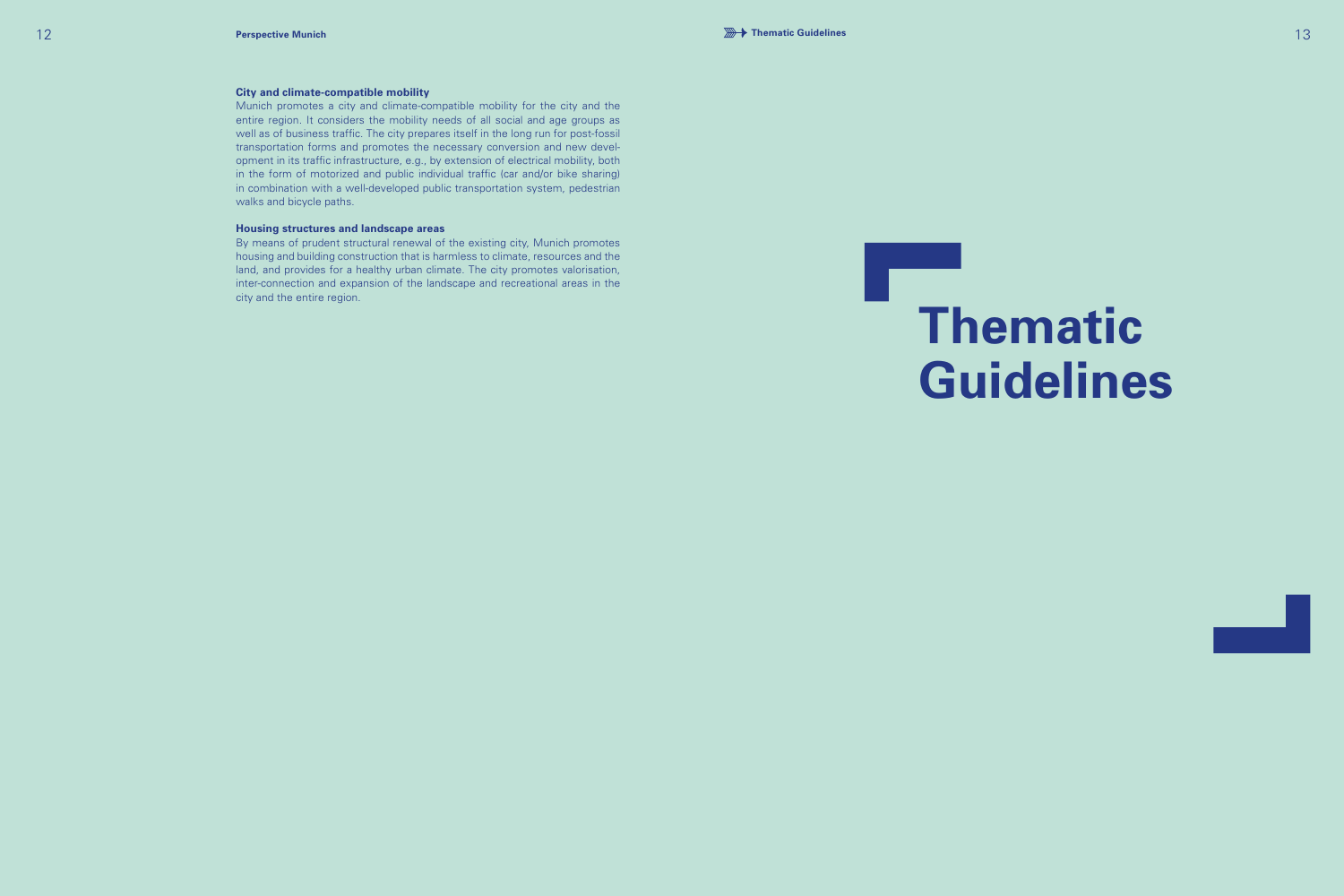

 $\mathbb{R}$ 

**Safeguarding and promoting employment and economic prosperity**

#### **1. Safeguarding and promoting employment and economic prosperity**

Munich's diversified economic structure, the so-called "Münchner Mischung" which proves to be a stability factor, especially in economically difficult times, is to be preserved and further developed, in particular by promoting new industries. Special significance is here attributed to small and medium-sized craft businesses, but also to promising high-tech enterprises. **1 2**

> In line with the concept of sustainability, which aims at making economic, ecologic and social stability permanently compatible, the promotion of innovative and, in particular, ecologically progressive business activity is of great importance. Priority is given to exemplary projects of the city administration itself, as well as consulting, informing and supporting smaller enterprises on introducing environment- and resource-friendly production techniques and on the development of appropriate products.

> In the coming years as well, the expansion of economy-promoting infrastructure has high priority. For urgent projects in the field of superordinate transportation infrastructure (after re-locating the airport, now mainly investment in road and rail), for the new exhibition grounds, the expansion of research and university facilities and the implementation of an efficient communications network, a large part of public investment resources of the city, the Free State of Bavaria and the federation will be required in future as well.

> To promote the city as a place of business and industry, adequate commercial locations continue to be planned. The state capital of Munich intends to live up to its designation as the "production location Munich". A budget-compatible lowering of fees and charges is to be aimed at. Commercial areas and housing sites and are to be co-ordinated and allocated continuously with the aim of creating a poly-centric settlement structure by building and maintaining integrated retail and supply locations in the city. Sponsorship models favouring the location are to be further developed on basis of new possibilities given by the urban land-use plan, among other things for public-private partnerships. For example, the drafting of project-related development plans is to be facilitated, among other things, by a flexible, balanced development from the zoning plan. Reliability and computability of the outlines of intended urban construction developments represented in this plan are to be considered an important investment criterion, just like the needs of the enterprises.

> Image advertisement and aggressive location marketing for the economic area of Munich are to be stepped up. Next to promoting Munich as a business and production location, promotion of Munich as a cultural city standing out among European metropolises must be put to the fore in the image campaign. The advantages of the location must be highlighted convincingly, and the forms of cooperation between public and private actors of the entire marketing area of Southern Bavaria must be intensified. The process of a common identity formation (MAI - Munich, Augsburg, Ingolstadt) must be promoted. For all appropriate conceptions and activities, close cooperation with trade associations, the chambers and trade unions is to be aimed at.

> In the course of an active labour policy, the Munich employment and qualification programme and the programme Assistance for Work should be developed further. Both in preventive re-education measures as well as with the efforts for reintegration into the job market, a closer cooperation with the economy is to take place.

#### **2. Improving cooperation in the region – strengthening the competitiveness of the economic area**

On the part of the state capital, the dialogue and cooperation between municipalities, other regional administrative bodies and further participants (for example churches, business, and research) will be intensified. Based on concrete projects, partnership concepts (for example for specialized markets, commercial trade or free space development) are to be developed.

The possibilities of a regional area management on partnership basis are to be developed and tested with interested municipalities. The advantages of common co-ordinated location politics are to be tested and obtained in concrete projects.

#### **3. Safeguarding social harmony through social local government policies**

Securing adequate housing supply, in particular through maintenance and new construction of inexpensive residential space a priority for families with children remains an urgent task of the city, be it only to avoid homelessness. Especially when planning new housing areas, community-friendly, barrier-free building and living structures must be promoted next to the regular variety of residential and property types.

The views and interests of women will be integrated more often in urban development. Security, liveliness, communication and usefulness of public areas influence women's quality of life especially and should therefore be promoted accordingly. This applies to mobility opportunities just as for the organisation of housing options and the offer of suitable jobs.

To all foreigners living permanently or for a longer period in Munich, integration, i.e. equal participation while maintaining cultural identity, is to be made possible. Supporting measures should focus on the integration of children and young people.

Urban cultural policy is to create the elementary preconditions for letting the cultures of all people and population groups unfold at their different levels of quality.

City health is an important task of the future. It is therefore important to further the interlinking of provision of health services and preventive health care, of health-related work in neighbourhoods and for target groups as well as the development of health promotion, prevention and rehabilitation.

Decentralising the educational system and strengthening individual educational facilities are to be furthered in the course of the administrative reform. In cooperation with the economy, trade unions, universities and social institutions, concepts are to be developed for "life-long learning".

The existing good offer of small local social infrastructure features is to be developed further and to be improved in terms of quality. In view of limited resources, utilisation of the locations is to become more flexible.

**3**

**politics**

 $\overline{\mathbb{R}}$ 

 $\overline{\mathbb{R}}$ 

**Social community** 

**Cooperation and competitiveness**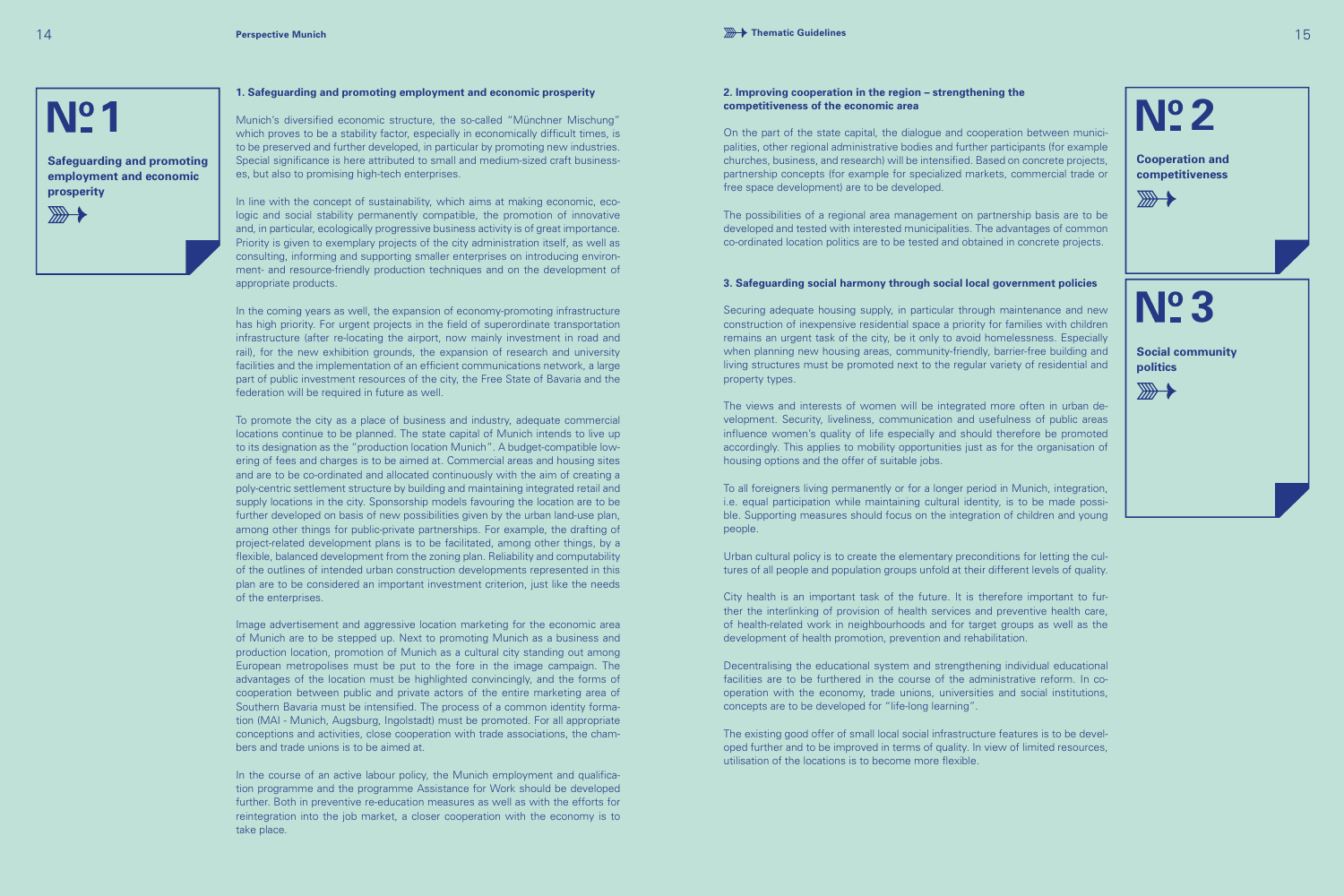

**Strengthening neighbourhoods by developing districts**

**Sustainable housing** 

**structures**

 $\overline{\mathbb{R}}$ 

**5**



**4. Strengthening neighbourhoods by developing districts**

On basis of a close cooperation between private and public participants at local level, integrated neighbourhood concepts are to be developed. Especially in areas with high action requirements in terms of social context, resources are to be bundled and development potentials in the neighbourhood are to be activated.

Next to Munich's top culture, local culture in the individual neighbourhoods gains extraordinary importance. Institutional professional adult education, work with children and young people, cultural work with foreigners, musical education and the library sector are to be developed further.

The regionalization of social work and neighbourhood-related health promotion are to be developed further with the existing institutions as well as necessary supplementing projects in the sense of an integrated, people-oriented neighbourhood development. As with the promotion of self-help potentials, social networks and existing institutions, the principles of economic efficiency must be considered.

Continuous citizen participation is an indispensable element in the context of an open, socio-compatible planning. The different participation forms and methods are to be purposefully developed further. Employing "new media" should also be tried out in this context.

#### **5. Creating future-oriented residential structures through qualified inner-city development – "Compact, Urban, Green"**

In the spirit of sustainability, using up vacant, unsealed surfaces must be strongly reduced in the housing development process. The spatial development of Munich should therefore be concentrated on areas within the municipality. The focus lies therefore on concepts of re-purposing and restructuring existing building sites and traffic areas such as former commercial space, army barracks or railway territories.

New priorities are applied to designating housing areas and land development. Only 15 years ago, it was expected that housing space was going to run out within a few years. In the meantime, the situation has changed decisively.

By privatising the railway and postal service, by converting areas formerly used by the German Armed Forces, and by economizing land consumption of public and private institutions, Munich has obtained new areas to use, e.g., for housing construction, in the coming years. These areas have the advantage of being fully developed and that their infrastructure only needs to be brought up to new standards.

To achieve continuity in construction, and in view of the target number of 6000 (increased to 7000 by city council resolution in 2001) finished dwellings per year, the currently planned core development themes obtain increased importance, since only they can form the essential continuous basis for building construction activity.

Beyond that, further housing construction in well-developed city locations is to result from higher density and a new blend. With the designation of new building rights for residential housing, priority must be given to development within the city. On the outskirts of city, planning for new building rights continues as a rule

only for those areas already designated in the zoning plan to the extent that this is necessary for supplying land to secure needs-based housing under consideration of the temporal availability of areas within the city.

Landscape areas and parks within the city are to be secured and developed. This refers not only to adherence to maintaining the extensive free spaces and landscape parts, and their wide-area interlinking in the spirit of resolution "Sequence of Large-spaced Park Development Measures" but also to the small-scale interlinking and supply within the individual neighbourhoods, which are in need of improvement in many places.

Areas available for re-structuring often provide the last opportunity to reduce deficits, especially in the outskirts of the inner city.

Within the closer commuter belt serviced by the efficient public transportation system, the possibilities of higher housing density should be fully utilised. Suitability and compatibility examinations are to be made in each individual case, under consideration of all aspects of the townscape, compatibility and ecology. Appropriate compensation measures must be pointed out where necessary, in order to ensure compatibility.

Apart from continued activation of housing area potentials, the possibilities of furthering living in the city are to be tested as a priority in the future by different forms of utilisation blends. Thus, locations which were reserved so far for commercial use are increasingly also to be used for living.

The goal of poly-central development continues to be very important for Munich. Improvement and further development of supply and infrastructure offers in the neighbourhoods relieves the inner city and is a precondition for the development of a decentralized metropolis.

#### **6. Preserving Munich's cityscape – promoting new architecture**

Preserving and improving the appearance of the city is to be ensured by further developing the cityscape in its traditional historic form and scale. Within these primary city-spatial structures, however, new architecture and exemplary city construction projects are to be promoted. The dynamics of social modernization processes can express themselves in this way and, at the same time, the high quality of life within the city can be maintained and improved. In this context, art in the public domain contemporary art in particular gains an increasingly important meaning, not least for the ambient quality of public areas. This applies especially for planning essential construction projects by public and private building contractors.

#### **7. Maintaining and improving mobility for all – city-compatible traffic management**

For providing city-compatible mobility necessary for economic and social reasons all measures undertaken for reducing and shifting traffic to more environment-friendly means of transportation have the highest priority. This priority is the basic precondition for the planned density increase in housing which can only be realised in a city-compatible way by sufficient capacity and attractiveness of the public transportation network.



**City-compatible traffic** 

**management**

 $\mathbb{R}$ 

**7**

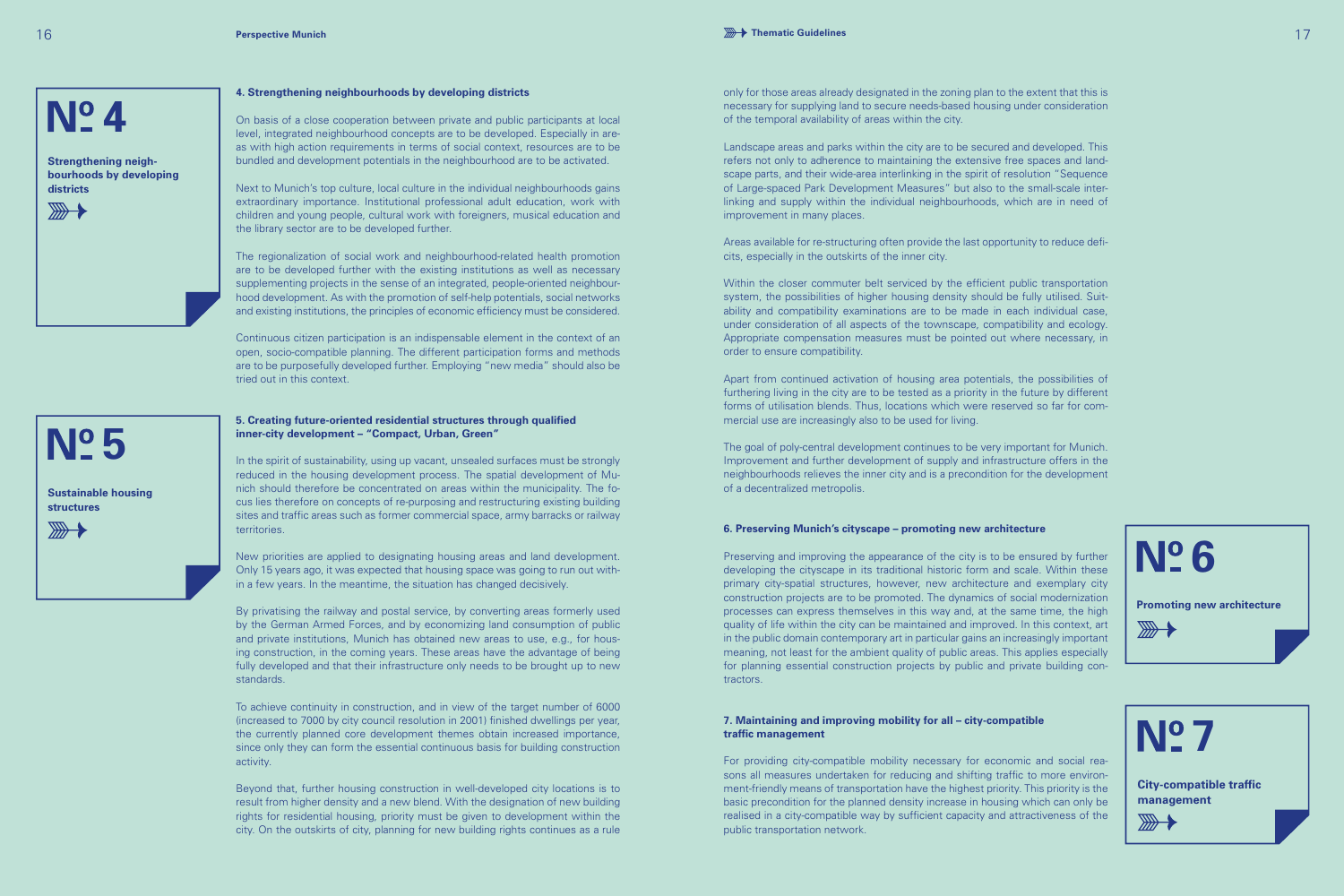In order to keep the roads as unencumbered by traffic as possible, the necessary automobile traffic must be organised in a way compatible with the city. Next to the support of car sharing projects, driving communities and taxi traffic, this includes traffic-steering measures for supra-regional and inner-city connections, or increased use of telematics applications for better traffic control.

#### **8. Securing social cohesion and citizen safety through local security, social, educational and cultural policies**

A peaceful environment and social solidarity in the city is to be secured primarily by preventive measures. These must be provided above all from the social, education and cultural policy of the community that deals sensitively with the needs of different population groups.

Special efforts are required in the following areas:

- **¤** Early prevention of social problem situations, such as poverty or homelessness;
- **¤** Guaranteed access to education and training for all;
- **¤** Cultural projects create the room for different subpopulations to retain their own identity and, at the same time, introduce others to their culture;
- **¤** Male aggression of any type against women and children must be prevented;
- **¤** Migrant men and women must be offered more integration-promoting initiatives. Exclusion and ghetto-forming must be forestalled at all levels. Programs must be made available to the majority population that allow acquisition of intercultural competency. Migrant men and women are to be integrated in the structures of the quarter.

If disturbances of public security and order arise despite these measures and offers of help, the available repressive means must, however, be employed deliberately and consequently, always respecting constitutional principles – especially the principle of reasonableness.

Special attention is to be paid, among other things, to the following areas:

- **¤** Preventing open drug scenes
- **¤** Fighting against tendencies to neglect
- **¤** Keeping vandalism down
- **¤** Preventing loutish behaviour and assaults
- **¤** Protection from negative side effects of prostitution

An essential task of the local security policy is ensuring that no legal vacuum develops, so that law and justice always reign in the city.

Co-operation between the security authorities, the professional medical, psychological and social services and education and training facilities must be further

developed, since only an overall strategy can successfully secure internal peace in the long term, where prevention, assistance and repression go hand in hand.

**9. Profiting from opportunities offered by new media – promoting basic services, public access, media skills and the media industry**

The New Media guideline defines four principles:

- **¤** Ensuring comprehensive basic supply of information and public access to information
- **¤** Promoting media competence of the citizens in our knowledge society
- **¤** Promoting the media economy
- **¤** Managing urban tasks with the new media

These generally valid principles are realised in different action areas of urban development:

#### **New city administration – E-Government**

Digital city hall offers user-friendly, uniform standards of access to all information important for the urban population with a maximum of data security and data protection. Via "digital city hall" visits to public offices can be accomplished mainly electronically and without harm to the media.

#### **Economic and employment policy for the media location Munich**

The media location Munich takes a leading role in the field of information and communications technology and offers a variety of advanced training and qualification institutions in the areas of information and communications technology, media and telecommunications.

#### **Education**

Children and young people are introduced to new information and communication technologies and acquire the competences for selecting them critically and handling them in a meaningful, reliable, and controlled way. In this they are being supported by qualified instructors. In youth welfare, teaching media competence is an important cross-sectional task. Older citizens will be offered new ways of information access and education.

#### **Sustainable urban development, city planning and housing construction**

Sustainable urban development, city planning and housing construction are undergoing change by the new media. The increasing complexity of development is mastered among other things with the instruments of the new media.

#### **Infrastructures – Munich as a central node in the global data network**

Munich is a central node in the global data network (data, voice communication, and video). Citizens can access this network in various ways. The area of Munich, for example, is assuming a pilot role in the implementation of DVB (Digital Video Broadcasting) in Bavaria.

#### **Integrative mobility management**

The choice of transportation means becomes more difficult in times of increasing mobility. Integrative mobility management (parking information system, traffic control system) allows for city-compatible mobility in Munich.

**Local safety, social,** 

**8**

 $\overline{\mathbb{R}}$ 

**education and cultural policy**

**Profiting from opportunities offered by new media**

(abbreviated version)

 $\mathbb{R}$ 

**N**<sup>o</sup><sub>2</sub>9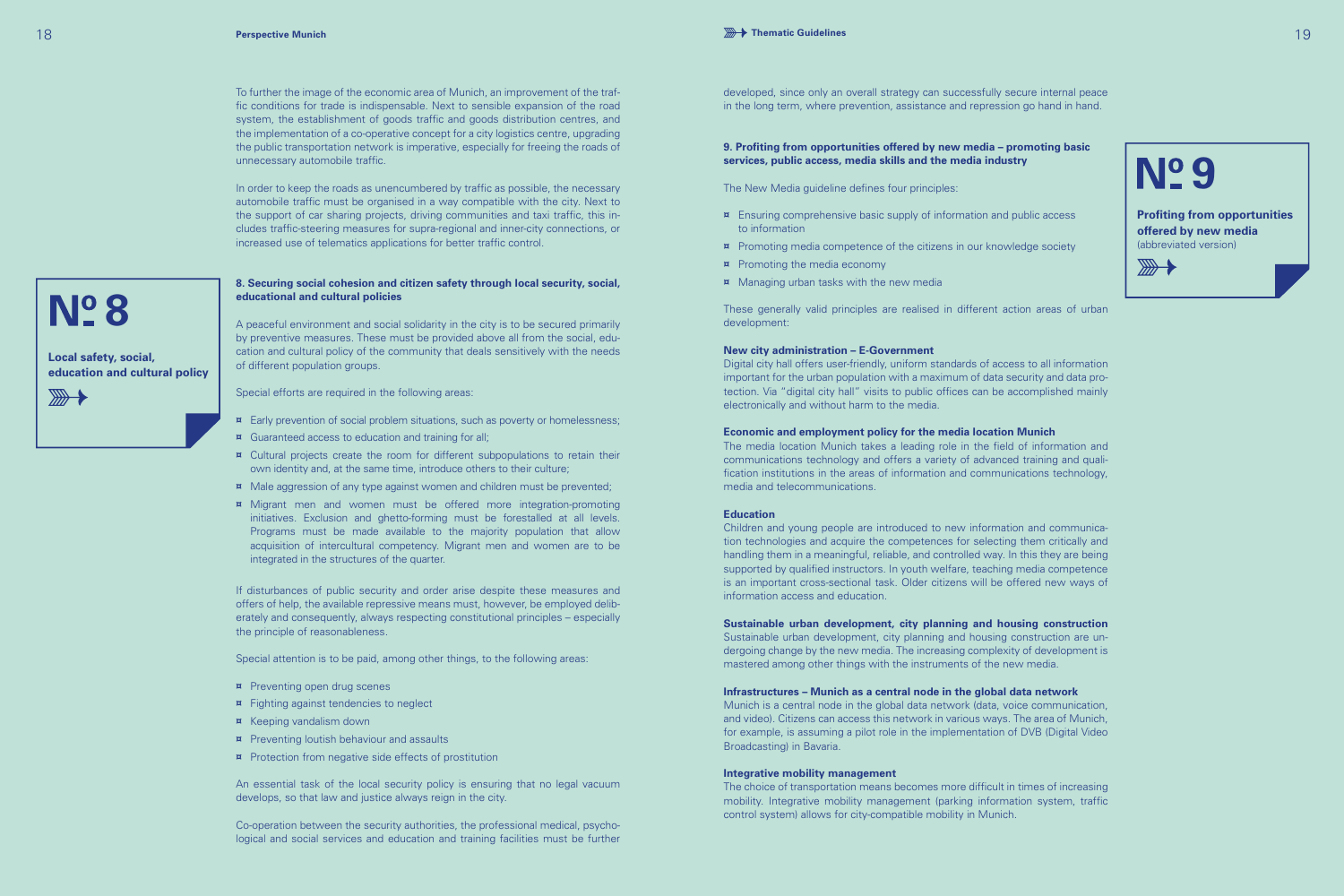#### **Cultural services**

Citizen competence in communicating in the virtual world is existing or is being promoted. It facilitates the professional exchange between art, education, research and the economy. Media art and media literacy for broad levels of the population are being promoted.

#### **Social services**

For people with different handicaps communication is made easier. This includes both interpersonal communication and managing chores of everyday life (shopping, banking transactions).

#### **Environmental and health services**

Information about environment and health is provided interactively to the broad public and offers specialists comprehensive access to data on the state of the environment.

## **10.1**

**Developing ecologic standards** (abbreviated version)

 $\overline{\mathbb{R}}$ 



The sustainability concept realises that economic, social, cultural and ecological development must not be split from each other and played out against each other, but must be regarded necessarily as a unit. Improving the economic and social living conditions of people is to be reconciled with long-term protection of the natural resources. Protecting the environment with its natural resources is the basis of any development, since serious damage to its efficiency and even a possible collapse could be the result of excessive exploitation of the ecosystem. So that sustainable development can be exemplified in daily life, appropriate social, cultural, economic and ecological goals and measures must be formulated. The Ecology guideline formulates statements on the respectful use of the natural resources land, water and air, on safeguarding biodiversity for animals and plants, on saving energy, on noise protection and avoidance of waste.

Principle goals:

#### **Land**

Permanently sustainable use of the resource land for protection and re-establishment of its ecologic capabilities

#### **Water**

Permanent regeneration and securing of natural groundwater resources, longterm protection of surface waters and economic use of drinking water

#### **Air**

Improvement and permanent protection of air quality by minimising all pollution and impairments

#### **Flora and fauna**

Long-term protection of biodiversity in wild plants and animals in their habitats by maintenance and support of a network of areas kept in a near-natural state in the entire urban area, both in built-up and vacant areas

#### **Energy**

Avoiding and minimising considerable noise pollution and interference to prevent health-impairing effects

#### **Overall objectives**

**Waste** 

The city community is aware of climate changes and is acting and prepared to face it. The share of renewable energies has been increased while being mindful of resources and compatibility with the landscape. By 2030,  $\text{CO}_2$  emissions per head have been reduced by at least 50% compared to 1990. Energy consumption has been reduced by an increase in efficiency, sufficiency and consistency. The state capital Munich becomes a role model, and its climate protection policy is embedded in its environment.

Prevention, recycling and environment-friendly disposal of waste

**10.2. Ecology – climate change and climate protection**



**Ecology – climate change and climate protection** (abbreviated version)

 $\overline{\mathbb{R}}$ 

#### **Energy supply – objectives**

Energy supply to all strategically important processes is secured. Dependence on imports in energy supply has been reduced and its sources have been diversified. The share of renewable energy has been increased to 20% in 2020, and the expense risks from the increase of energy costs for the municipal budget have been reduced. Supported by the state capital, SWM have adapted their energy production to the modified frame conditions. Munich is committed to a worldwide, fair distribution of energy.

#### **Buildings – objectives**

The level of energy consumption in municipal building is further reduced. The state capital encourages actively reduced energy consumption in private business buildings, a well as for using solar energy or other renewable energies in buildings, and for improved conditions in the area of climate-friendly private house construction. Specified objectives for climate protection are defined for awarding municipal building slots. Munich exercises its role model position in the area of real estate and does active public relations in this field.

#### **City planning and mobility – objectives**

Land and energy consumption are reduced as housing, free area and traffic development are coordinated at municipal and regional level. The traffic sector makes an important contribution to the overall objective of reduced greenhouse gas emissions by preventing, reducing and re-locating traffic. Mobility infrastructure and offers are focused on "post-fossil mobility".

#### **Land use and ecosystem – objectives**

The forests within the municipal area as well as city-owned forests outside of city including re-forestation and existing areas used for agriculture are being cultivated in a sustainable manner, compatible with the landscape, and show maximum stability with regard to  $\mathsf{CO}_2$  fixation. The share of locally produced foods consumed in Munich has risen significantly. Reusable energy sources are utilised to the extent that they are resource-friendly and compatible with the landscape. Fresh air supply to the city is improved. Free areas important for the climate have been maintained to an adequate extent and have been put under protection, linked with each other and functionally improved. All forms of land use have been adapted to climate change. In the Munich forests trees are being replaced by drought-tolerant species. Flood protection measures and the natural water balance are improved.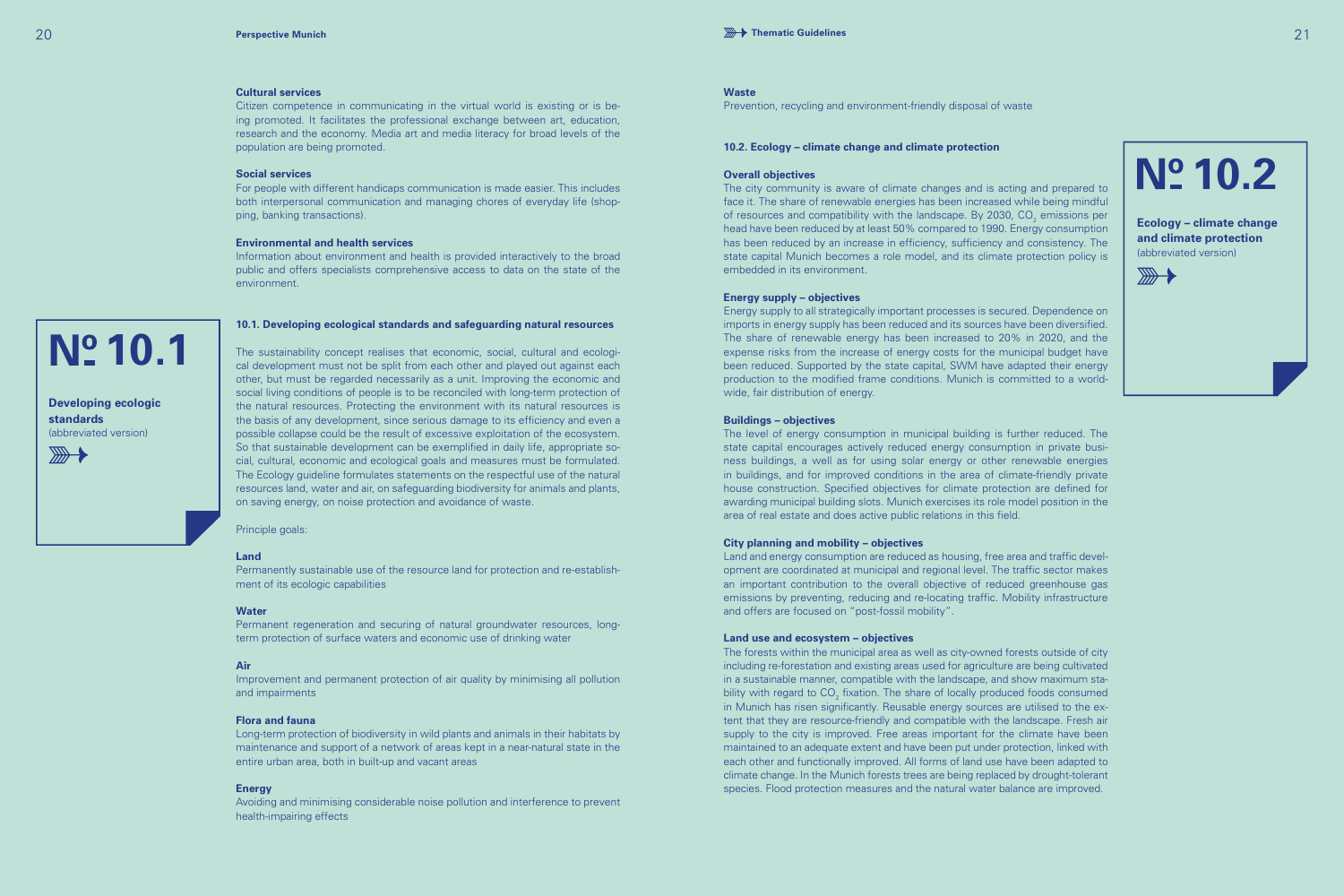The city is a role model. It informs, motivates and links together. Inter-communal cooperation is extended. The city administration's expertise has been increased and bundled. The municipal climate protection policy runs in a coordinated manner, and climate concerns are being addressed comprehensively in the fulfilment of the tasks.

**11. Safeguarding Munich's leisure and recreational value by offering varied facilities to different target groups**

As a matter of principle, the recreational landscape of Munich provides for all kinds of wishes and requirements from its citizens, independent of their sex, age, nationality or income. A framework must therefore be created that allows all inhabitants to pass their spare time as near to their residence as possible and on a variety of diverse public and private offers. The public domain should be organised such that it is open to different interest groups and offers them room for development. The principle of sustainable development must be respected in the municipal leisure time policy as well.

These principles are made concrete by the following strategies:

Reduction of the dependence on motorized individual traffic in leisure activities. For this purpose, the urban recreational areas must be composed such that the incentive to visit recreational areas way out of city is as low as possible. Extension of the network of bicycle paths and tour tracks should be promoted for this reason alone.

Promotion of new developments and initiatives (e.g., for not established, innovative offers which are often developed and operated by private initiatives having few means and working capital at their disposal).

Controlling and avoidance of overload problems (for example by designating appropriate protected areas and of non-critical uses in the adjacent areas).

Compensation for specific disadvantages and deficits in recreational offers that interfere with the development of children and young men and women, particularly in their residential environment. This includes the interests of citizens with an immigration background.

Increased utilisation of a qualified internal development. Against the background of increased competition for land, all instruments of gaining space (for example in the context of small-scale utilisation concepts) and area management are to be employed, and intermediate use of properties and/or buildings should be facilitated.

Promoting neighbourhood-specific leisure activities by a network of diverse offers, improved co-ordination between the sponsoring organisations and better marketing of the facilities, reduction of deficits in the case of free areas, playgrounds and sports facilities, improved interlinking of pedestrian walks and bicycle paths and safe accessibility through public transportation. Including the citizens in the planning process and running of the facilities promotes their identification and satisfaction with the neighbourhood.

Verifying communal subsidies and their cost effectiveness. Public means are to be used more often for leisure activities serving integration goals and, above all,

improve the life situation of families with children, of young people and young adults, respecting gender differences.

Co-operation in the region is to be continued by locally and/or regionally co-ordinated concepts (for example, in the Recreation Area Association), and

#### **12. Strengthening culture – creating scope for innovation and experimentation; dealing with our cultural heritage, cultural memory and international cultural developments**

Essential components of urban cultural promotion are the promotion and production of innovative activities in discourse with our cultural inheritance, dealing with our specific history and the arising changes of urban society in Munich in the context of international and regional concerns as well as the promotion of creative and cultural artists working in this city, and imparting cultural achievements to the broad public. Beyond that, Munich culture must be brought forth into the world and the world into Munich culture. **11 Strengthening culture**

**12**

(abbreviated version)

 $\overline{\mathbb{R}}$ 

Culture secures, shapes and rates our way of living together by social agreements and aesthetic forms. Art and culture are just as important for individual and everyday life as for the community as a whole. This is not only valid for active, creative cultural achievements. Cultural participation as well has many aspects and effects: enjoyment of art and joy of life, widening the horizon and perception change, further training and increased insight, social integration and identity formation.

Before this social and politico-cultural background, the Department of Arts and Culture sets the following priorities for the next few years:

- **¤** Optimising the instruments of promotion for artists
- **¤** Boosting international culture in Munich; boosting the international presence of Munich culture
- **¤** Further developing cultural memory and historic awareness
- **¤** Developing and applying criteria for cultural sustainability
- **¤** Preserving and promoting criteria for cultural variety in Munich on basis of the German constitution and its set values
- **¤** Up-to-date revision of the concept "Culture for all"
- **¤** Creating scope for innovative, cross-over and experimental art and culture
- **¤** Increased promotion of the discourse on identity and identities
- $\alpha$  Increased orientation on the cultural understanding of the younger generation
- **¤** Increased orientation on urban culture
- **¤** Boosting the meaning of culture in public perception.

#### **13. Supporting children and families – making Munich more family-friendly**

Families obtain sufficient affordable, attractive and family-friendly housing in Munich. All children are offered sufficient child-friendly and safe room for playing, spending their spare time and learning as well as unhindered use of free areas. Families are offered the use of multi-functional rooms with flexible access and adequate space. A child-compatible traffic organisation supports all children in moving about safely and on their own in their residential environment.

A child- and family-friendly time policy creates more "time affluence" and quality of life for families and supports the compatibility of family life and work as well as



**Safeguarding Munich's recreational value** (abbreviated version)

 $\overline{\mathbb{R}}$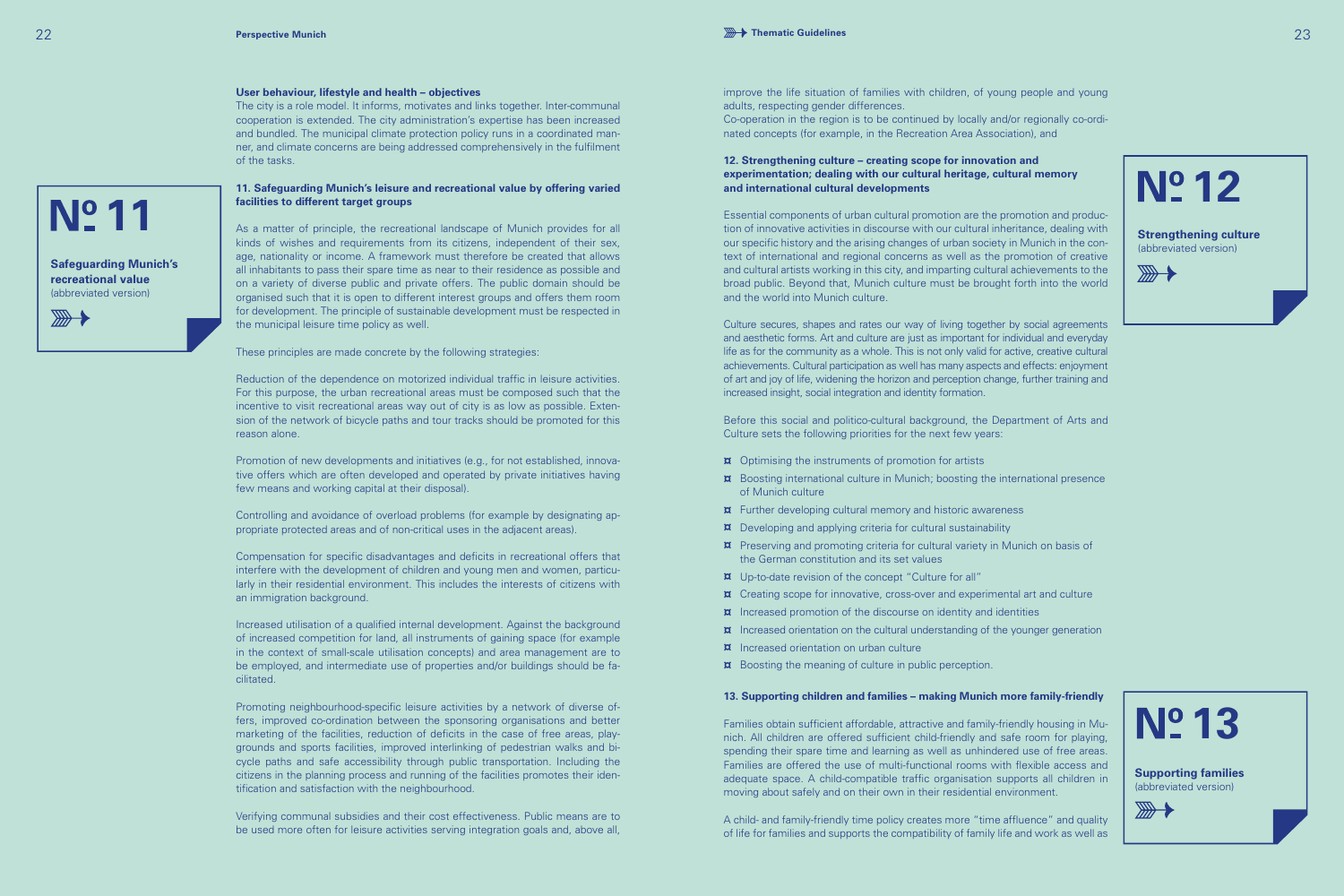time slots for work and child-care. Families are supported in their endeavour to escape poverty and the marginalization created by unemployment. The objective is to facilitate the decision for a life with children and to promote the compatibility of family and professional life by family-friendly job market structures as well as a corresponding infrastructure of family-oriented services – child-care facilities in particular. A facilitating, region-oriented infrastructure for care and education supports families in giving their children a fair start in life.

Each child is has the possibility to obtain a qualified education, in line with its capabilities, and a corresponding professional training. Only thus can equality of opportunities be reached, and the social integration of children and young people, especially from migrant families, socially disadvantaged families and families with special requirements be successful. Munich develops a communal education landscape with sufficient needs-based education and learning facilities, oriented on the social context, for children and families. The state capital Munich protects and promotes the health of all families and organises their living conditions such as to facilitate and support a health-promoting lifestyle in everyday life. The health competences and resources of families are being boosted by target-oriented measures and offers. Health promotion and medical prevention measures focus especially on children and families affected by poverty and social discrimination, as they generally live with higher health risks.

Services rendered by the families to the urban society will be recognised, and frame conditions will be established that will maintain, appreciate and promote the commitment to civil society and volunteer work of families and for families. In difficult life situations, appropriate consulting and help is provided for families. Appropriate frame conditions give families the possibility to organise themselves within their familial networks, particularly in their immediate social environment. More than before they are given the possibility to participate in planning and implementation of child- or family-related schemes.

#### **14. Education in Munich – fair and future-proof, metropolis-oriented and cosmopolitan**

In Munich, education is understood as a holistic and interconnected task. Local education management serves for systematically and continuously interconnecting the various municipal education participants in the metropolis as well as in the city districts (local education management) and to take on the pertaining complex control tasks. Central point of reference of the cooperation of different educational institutions is the educational biography of the individual person under consideration of his or her competences for social participation and organisation as well as the future qualification requirements by the economy.

The state capital Munich ensures providing an adequate, viable local and public education programme. To prepare for equal opportunity in education is a central concern of the city. Next to early support of children in day-care facilities, through which structural disadvantages are reduced and compensatory education is strengthened from the start, local education management concentrates above all on transition situations in education, crucial for educational opportunities. No child must be left behind. Our focus here lies on neighbourhoods where discrimination and social risks accumulate.

The city provides optimal education opportunities for all children and young people to unfold and develop their potentials, and commits to equal opportunity, integration and inclusion. The city maintains high quality both for school and professional education and engages in the development of a comprehensive strategy for the promotion of lifelong learning. This comprises attractive educational programmes for all age groups, especially also for retired seniors.

In all areas of learning, it is important to provide an education for sustainable development. In this respect, organisational competences are being taught with the aim of teaching sustainable thinking and acting as a cultural technique enabling participation in the necessary social decision-making processes.

Cultural education is understood as an indispensable part of general education from the start. Everybody is to have access to educational programmes and support with their cultural-artistic development. This includes also the area of intercultural opening of all educational programmes. Neighbourhoods and city quarters are to be more strongly involved than in the past, e. g., through local cooperation and network structures. For the independent development of culture(s) of young people, facilities and media are put at their disposal so that they can express themselves. In addition, encounters of youth culture and established culture are made possible.

#### **15. Health – meeting challenges, creating perspectives, promoting quality of life**

The state capital Munich protects and promotes the health of the Munich urban population in a cooperation of individual and communal responsibility and supports the population in improving their health competences and in leading a self-reliant and self-determined life. In this respect Munich orients itself on a holistic health concept including the physical, mental and social dimensions. All people living in Munich have access to comprehensive and adequate medical prevention and care, irrespective of their social status or their financial possibilities, and independent of cultural affiliation, minority status, age, sex and sexual identity. People affected by poverty and social disadvantage are purposefully supported through health promoting offers of the commune, with a special focus on children and young people. For elderly and old people as well, preventive measures are being extended.

The creation and preservation of environmental conditions favourable to health is an important communal task in order to reduce the exposure of the Munich population to environmental damages and to provide sustainably for a city environment favourable to health. This includes diverse aspects such as clean air, reduction of noise pollution, planning parks and green spaces, the extension of bicycle and pedestrian traffic, hygienic measures, etc. The city concentrates its measures, above all, on places where environmental pollution affects the population especially strongly and thus engenders health risks. It commits to creating and maintaining living conditions favourable to health and supports the initiatives of the population in organising their living environment in a manner favourable to health and in dealing with environmental impacts and dangers.

With its public health services and as a partner of the municipal clinical centre the city fulfils an important function in providing health care, in high-performance medicine as well as in primary health care for the Munich population. To ensure adequate care of people in need of medical treatment or help, the city develops furthermore with the local participants adequate sustainable supply concepts and contributes to these with own offers and subsidies. The focus lies

**Education in Munich** (abbreviated version)

 $\overline{\mathbb{R}}$ 

**N**<sup>o</sup> 14

**N**<sup>o</sup> 15

**Promoting health**  (abbreviated version)

 $\frac{1}{2}$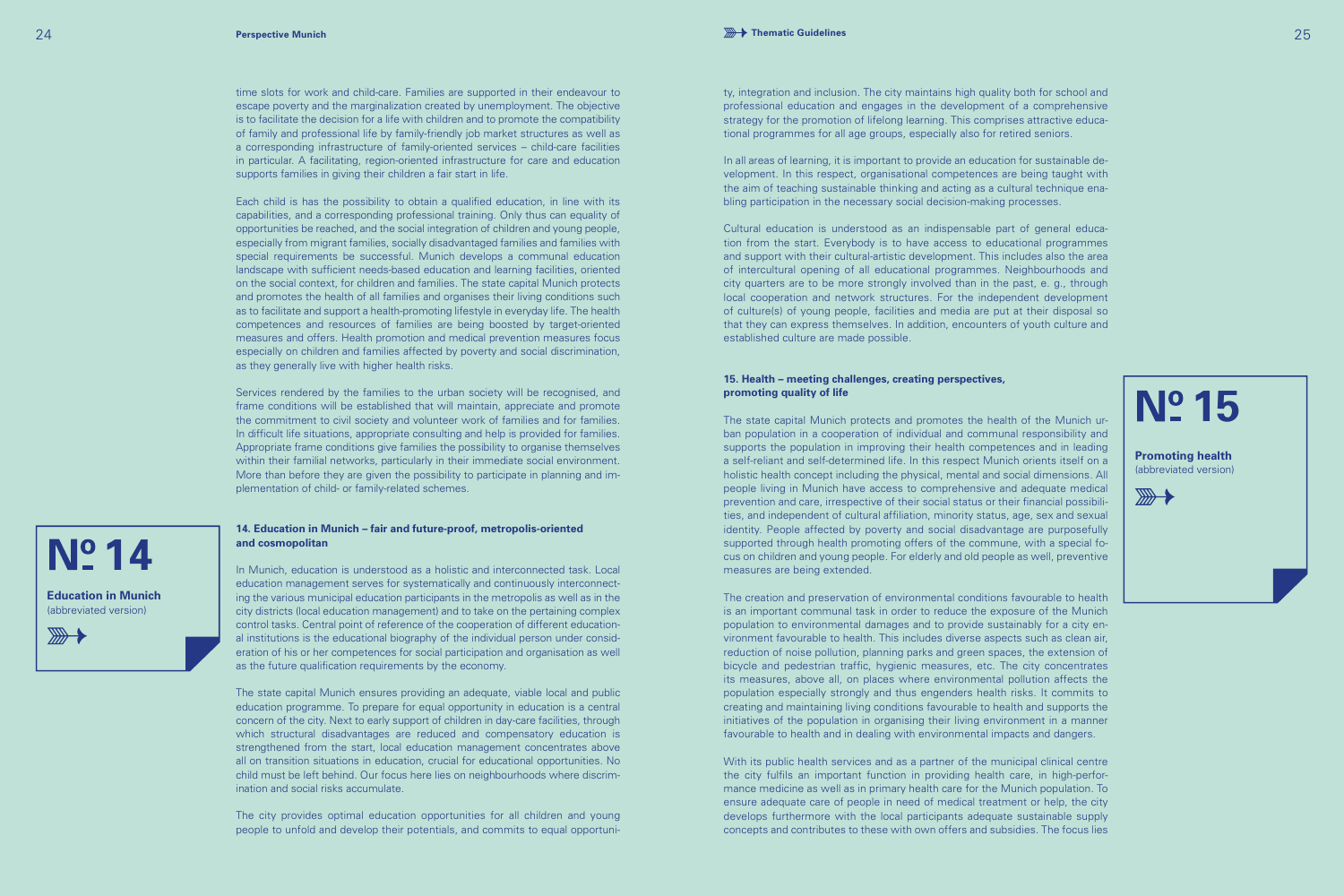mainly on geriatric care, critically or chronically ill patients, psychiatric patients and people with drug addictions.

#### **16. Munich – city of knowledge**

#### **Overall objectives**

- **¤** Solidifying the knowledge base in the population. Approach of life-long learning from kindergarten, school/tertiary institution, professional training, in the profession and in retirement.
- **¤** Ensuring an adequate supply of professionals in Munich
- **¤** Maintaining the attractiveness of the location for creative and talented people
- $\alpha$  Maintaining the economic basis through modern, innovative enterprises
- **¤** Strengthening the cooperation in the region between public administration, business and science

#### **Infrastructure objectives**

- **¤** Support in the creation of housing for students
- **¤** Creation of housing for guest researchers, talents, creative people and their families
- **¤** Establishing a House of Science in Munich
- **¤** Maintaining and, where appropriate, further development of the Clinical Quarter, with the main emphasis on knowledge and health
- **¤** Creation of a Science Park or Science Centres
- **¤** Needs-based extension of places to study

#### **Public relations objectives**

- **¤** Extension of scientific events for the public
- **¤** Increasing the number of international conventions and science events
- $\overline{a}$  Seeing the individual city quarters as places

#### **Cooperation objectives**

- **¤** Increasing knowledge networking in the region; for that a report of the actual state of learning has to be put together for the Munich region and the European metropolitan area of Munich
- **¤** Intensifying the interconnections of the location factors knowledge and creativity
- **¤** Installing a municipal Science Commissioner as a central contact for all participants in the knowledge society, universities, research institutes and enterprises, but also for students and guest researchers.

### **Nº 16**

#### **Munich – city of knowledge**